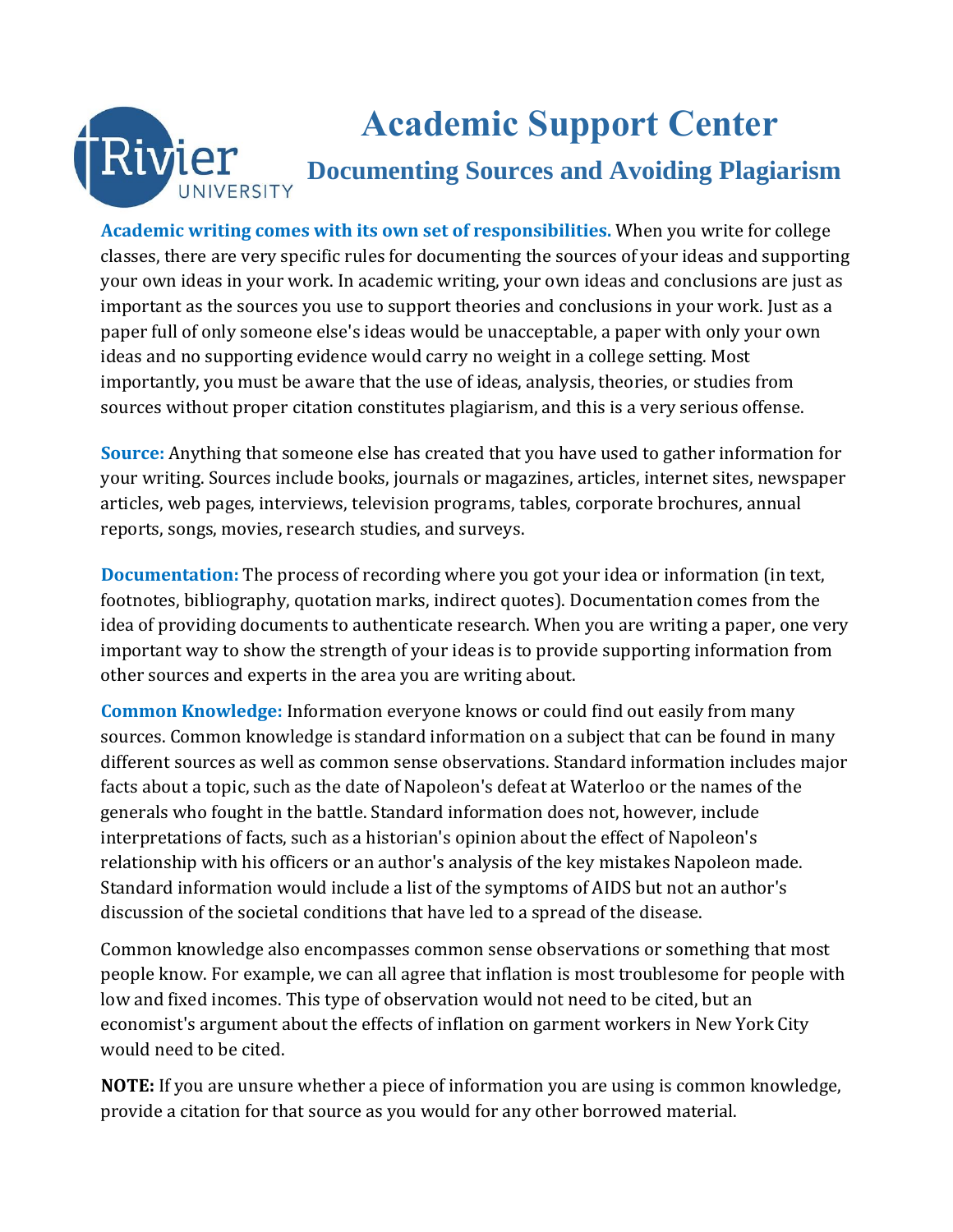**Citation:** A reference in your paper that indicates the source of words or ideas you are using as support. You must provide references for the source of any work quoted or paraphrased in the body of your paper. Types of citation styles include MLA, APA, and Chicago. Each style requires a reference within the paper that provides enough information to link it to the full bibliographic information listed on your Works Cited page (MLA), Reference page (APA), or Bibliography (Chicago). For specific formats of these references, consult a handbook. It is important to remember that noting a source at the end of your paper is not sufficient; you must provide a citation at the point of use within your paper if you quote or paraphrase source material.

You are required to cite a source when you include the following:

- an original idea derived from a source, whether it is quoted or paraphrased
- your summary of an author's idea, analysis, theory, or study
- factual information that is not common knowledge, such as statistics
- any exact wording copied from a source

You are not required to cite in these instances:

- your own ideas, observations, experiences, analysis, or conclusions
- original experiments or survey results
- common knowledge

**Paraphrasing:** Putting the thoughts of other authors' ideas in your words by changing the wording and the structure of the original text. A citation must still be used with the paraphrased sentence to acknowledge the other author's intellectual property, thoughts, and ideas. If you do not cite an idea you have paraphrased, this is considered plagiarism.

**Original text:** *The most effective way to write a paraphrase is to read the original passage, put the passage aside, and then compose your own restatement of the materials in the passage (Rosen, 2006)*.

#### **ACCEPTABLE paraphrases:**

*One recommended method for paraphrasing is to read the text of interest, step away from the materials, and later restate the materials in your own words (Rosen, 2006).*

*Rosen (2006) recommends that paraphrasing is easier to do if you read a sentence from a text, set the text aside, then write the author's idea out in your own words.*

#### **UNACCEPTABLE paraphrase:**

*The best way to write a paraphrase is to read the source passage, put it aside, and then write your own statement of the ideas in the original (Rosen, 2006).*

This example is unacceptable because the wording of the paraphrase is too close to the wording of the original. It is important to completely change the wording and the sentence structure when paraphrasing an original source in order to avoid plagiarism.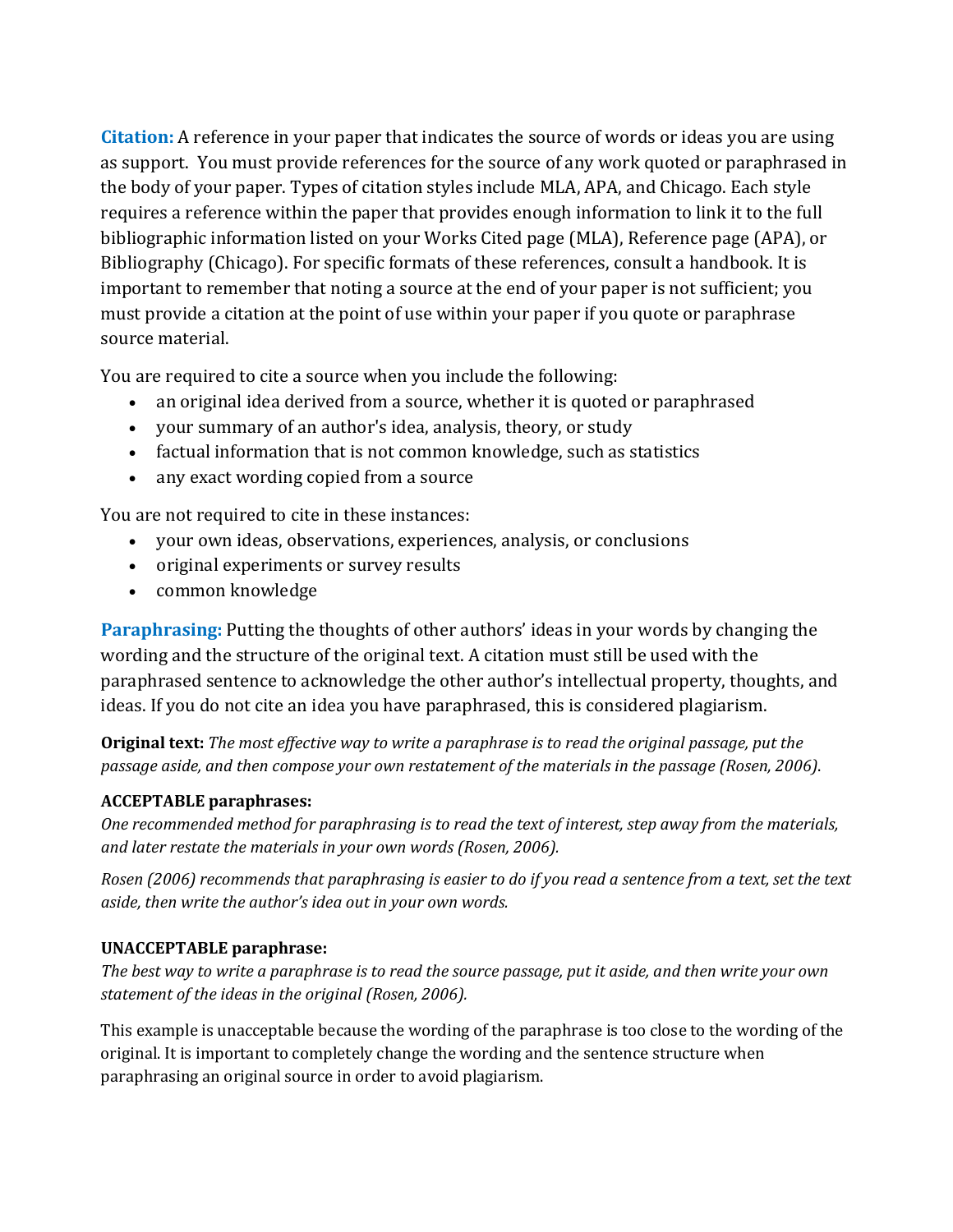**Plagiarism:** (from a Latin word for "kidnapper") The presentation of someone's ideas or words as your own, the uncited use of another's work.

Plagiarism can be deliberate:

- Copying or downloading a phrase, a sentence, or a longer passage from a source and passing it off as your own by leaving out quotation marks and a source citation.
- Handing in as your own a paper you bought, copied, had a friend write, or downloaded from the Internet.
- Summarizing or paraphrasing someone else's ideas without citing the source

Plagiarism can be accidental:

- Forgetting to place quotation marks around another writer's words
- Omitting a source citation from a paraphrase because of carelessness
- Omitting a source citation for another's idea because you are unaware of the need to acknowledge the idea

**IMPORTANT:** Whether deliberate or accidental, plagiarism is an offense with serious consequences. The uncited use of another's work is theft of ideas and can result in many unpleasant consequences from embarrassment to expulsion.

## **ACCORDING TO THE RIVIER UNIVERSITY HANDBOOK:**

Plagiarism and cheating are serious breaches of academic honesty. In general, plagiarism is defined as the presentation of someone else's work in whatever form: copyrighted material, notes, film, art work, reports, statistics, bibliographies, and the like, as one's own, and failing to acknowledge the true source. Quoting word-for-word, or almost so, or using the argumentation of another source without acknowledging this dependence also constitutes plagiarism. Cheating is defined as the giving or attempting to give or to receive unauthorized information or assistance during an examination or in completing an assigned project. Submission of a single work for two separate courses without the permission of the instructors involved is also a form of cheating.

If students are unsure whether a specific course of action would constitute plagiarism or cheating, they should consult with their instructor in advance.

Penalties for plagiarism and cheating vary with the degree of the offense and may take the form of the following academic sanctions:

- $\bullet$  the grade of F for the work in question;
- the grade of F for the course;
- notification of the divisional dean and/or Associate Vice President for Student Success of the misconduct of the students;
- recommendations that the student be suspended or dismissed from the University.